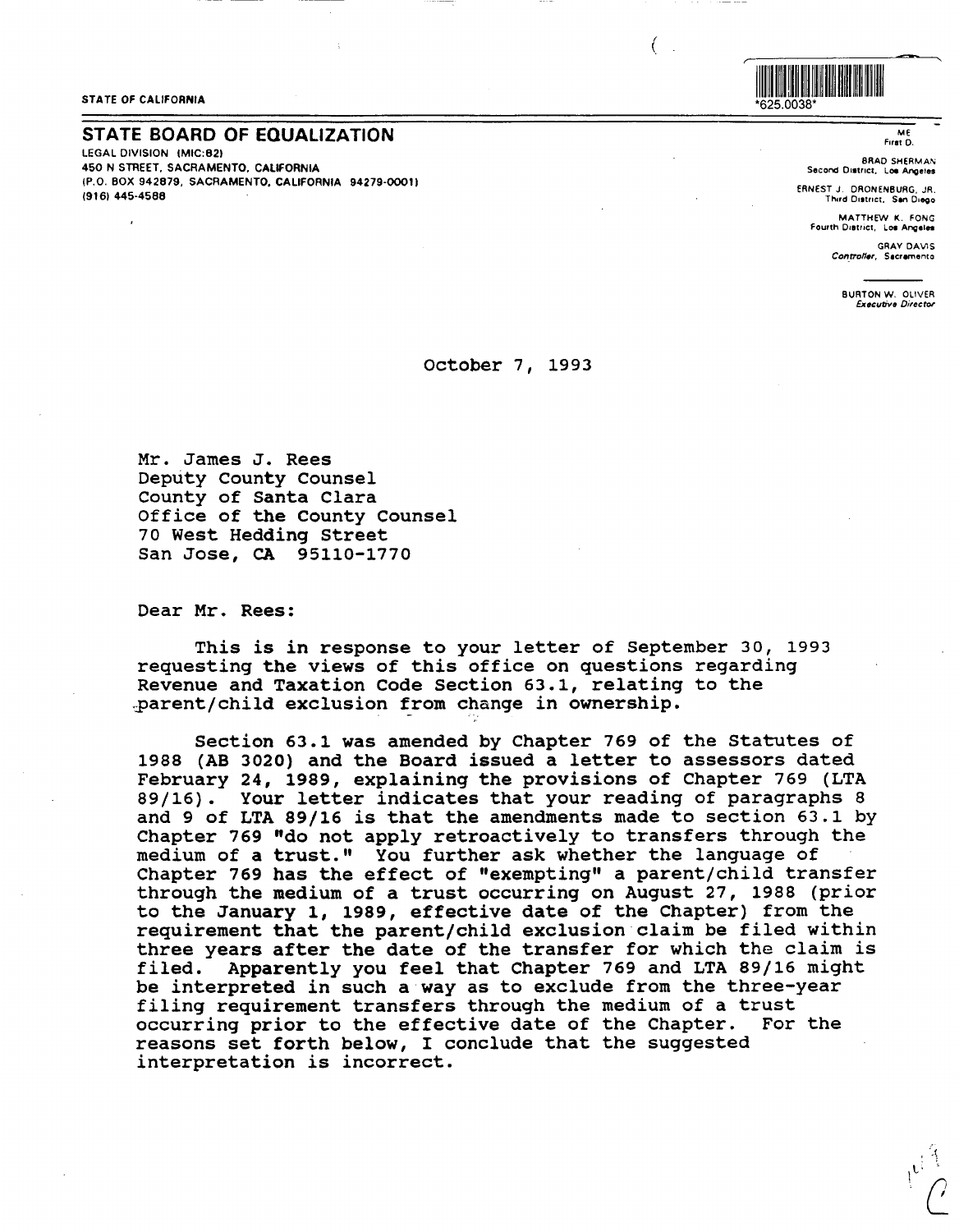Mr. James J. Rees -2- October 7, 1993

As I discussed with you during our telephone conversation, I do not believe that the language of LTA 89/16 supports the conclusion you have stated. In any case, it should be recognized that LTA 89/16 is merely the staff's attempt to provide an informative explanation of the legislation. The language of section 63.1, as amended by Chapter 769, is the controlling authority. For that reason, I will limit my discussion to the terms of that legislation.

Section 63.1 implements the provisions of Proposition 58 which was adopted by the voters on November 6, 1986. Section 63.1 excludes certain transfers of real property between parents and their children from change in ownership for property tax purposes. Section 63.1 was enacted by Chapter 48 of the Sta Section 63.1 was enacted by Chapter 48 of the Statutes of 1987, effective June 17, 1987. As originally enacted, Section 63.1 required that an eligible transferee file a claim with the assessor in order to qualify for the exclusion, but there was no time limit for filing this claim. Further, while various terms were defined in the legislation, there was no definition of the term "transfer". Nevertheless, it was the staff's conclusion that any transfer of real property between parents and children through the medium of a trust which qualified as a change in ownership under the general change in ownership statutes (see Revenue and Taxation Code Section 61, subdivisions (f) and (g)) could qualify as an excludable transfer under the provisions of Section 63.1, provided the other requirements were satisfied.

Section 63.1 was amended by Chapter-769 c. the Statutes of 1988 in order to correct a number of interpretative problems which surfaced after the enactment of the original provision. Pertinent to our discussion were the following two changes. First, subdivision (c)(7) was added defining the term "transfer"<br>as including transfers through the medium of a trust. Second, as including transfers through the medium of a trust. subdivision (d) was amended to add the requirement that "any claim" under section 63.1 be filed within three years after the date of the transfer of real property for which the claim is<br>filed. In addition, section 4 of Chapter 769 added general In addition, section 4 of Chapter 769 added general law language providing that with the exception of the definition of "transfer" in subdivision (c)(7), all of the amendments to section 63.1 made by the act apply to transfers of real property which occurred on or after November 6, 1986. The questions you have raised relate to the interplay of these three provisions.

As I explained to you, the addition of the definition of "transfer" was sponsored by the state Bar probate section. Although the Board staff always believed that the benefits of section 63.1 could be applied to transfers through the medium of a trust, the state Bar wished to have express provisions which would remove any shadow of a doubt on this question.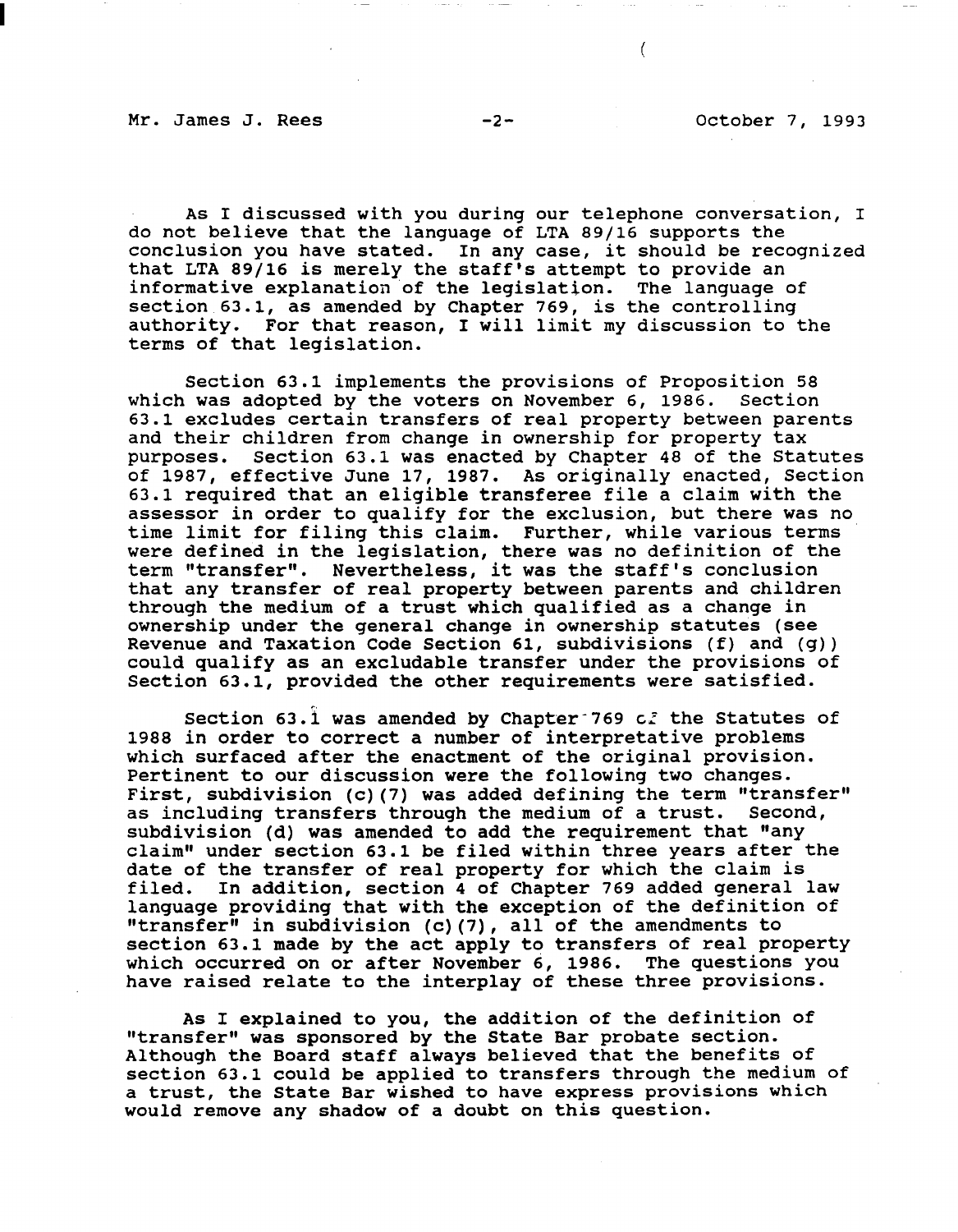Mr. James J. Rees -3- -3- October 7, 1993

ť

The amendment adding the three-year time limit for filing claims for the exclusion was sponsored by the California<br>Assessors Association. The assessors' concern was with The assessors' concern was with the potential administrative problems which could arise if parent/child exclusion claims were filed many years after the<br>fact. The three-year time limit mirrors a similar three-year The three-year time limit mirrors a similar three-year limit on filing for the benefits under Proposition 60 which was also enacted in November 1986. (See Revenue and Taxation Code section 69.5, subdivision (f).)

Finally, the provisions of section 4 of Chapter 769 were added in order to provide equal treatment to all persons applying for the benefits of section 63.1. Most of the amendments were substantive changes in the requirements and conditions for the benefit. If the changes made by Chapter 769 had been applied If the changes made by Chapter 769 had been applied prospectively only, then different standards for the same benefit would have been applied depending upon when the application was<br>made. Section 4 was designed to avoid this inequitable made. Section 4 was designed to avoid this inequitable Since subdivision (c)(7) already reflected existing law, there was no need to include it in section 4. Further, it is my recollection that (c)(7) was expressly excluded in order to avoid any basis for interpretation that the addition of the definition of "transfer" **was a** change in existing law. If (c} (7) had been lumped in with the other changes to section 63.1, it could have created the basis for an argument that this was also a change in existing law, i.e., prior to Chapter 769 the subject transactions were not considered to be transfers and were not, therefore, changes in ownership. Expressly excepting (c)(7) from section 4 avoided these arguments.

A superficial argument can be made, of course, that since (c) (7) is excepted from section 4, transfers through the medium of a trust should not be recognized as a transfer for purposes of section 63.1 until the effective date of Chapter 769, January 1,<br>1989. That argument is erroneous for the reasons stated above. That argument is erroneous for the reasons stated above. Further, it would not help a claimant who received property via a trust prior to 1989. Acceptance of the argument would simply mean that pre-1989 transfers through the medium of a trust would not be recognized for purposes of the section 63.1 benefit.

With this background in mind, we can turn to your question of whether a pre-1989 transfer through the medium of a trust is<br>"exempt" from the three-year claim filing requirement. The "exempt" from the three-year claim filing requirement. answer, clearly, is no. The language added to section 63.1, subdivision (d), expressly provides that "any claim" under the section shall be filed within three years after the date of the<br>transfer of real property for which the claim is filed. The transfer of real property for which the claim is filed.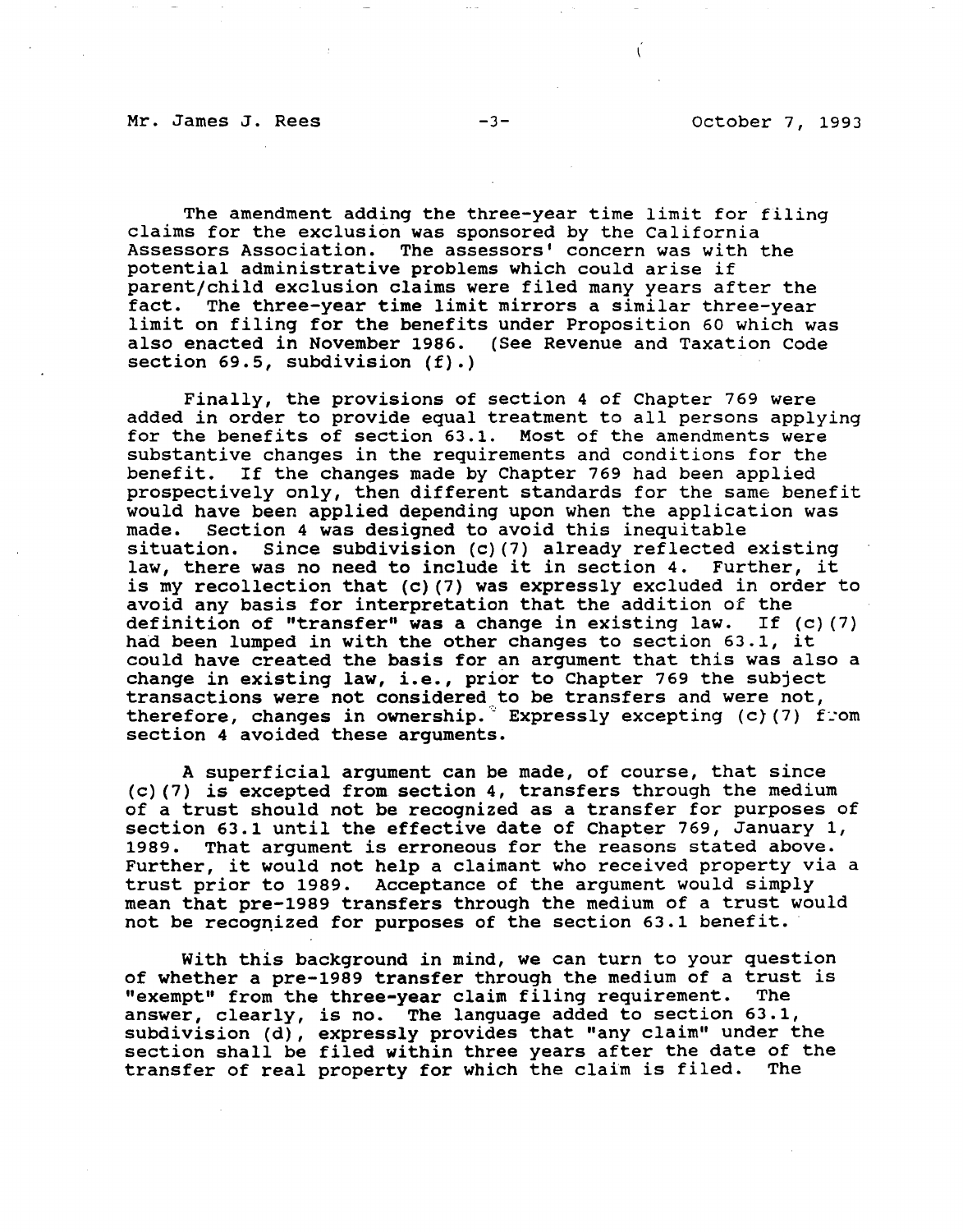€

reference to "any claim", given its common, ordinary meeting, clearly indicates a legislative intent to require that all claims meet the time limit. There is certainly no ambiguity which would leave room for interpretation that the Legislature intended to exclude one class of claim from this requirement. Further, this language is one of the amendments covered by section 4 of Chapter 769, providing that it applies to transfers which occur on or after November 6, 1986. Thus all claims, regardless of the type or date of transfer, were made subject to the three-year filing<br>requirement. (It should be noted that applying the three-year (It should be noted that applying the three-year time limit to transfers occurring on November 6, 1986 meant that claimants had at least eleven months after the effective date of<br>Chapter 769 in which to file timely claims. Thus, the Chapter 769 in which to file timely claims. legislation did not place an impossible burden on section 63.1 claimants.) Finally, the interpretation of section 63.1 by the Board's staff has been consistent with the views expressed above. It has always been our understanding that all claims filed under section 63.1 are subject to the three-year filing limit found in subdivision (d).

There have, of course, been additional amendments to the filing requirements of section 63.1 since the enactment of Chapter 769. The most recent enactment may be of particular interest since it too modifies the filing time limit on a retroactive basis. Chapter 709 of the Statutes of 1993 (SB 675) provides, in effect, that notwithstanding the previous time limits, a claim under section 63.1 shall be deemed to be timely filed if it is filed within six months after the date of mailing of a notice of supplemental assessment or escape assessment issued as a result of the transfer of real property for which the claim is filed. This provision is made applicable to the transfers of real property occurring on or after November 6, 1986. Many claimants have, for a variety of reasons, failed to comply with the three-year filing requirement. Chapter 709 is an attempt to address this problem in a reasonable way. Perhaps Chapter 709 will be helpful to the claimant whose problem you are now reviewing.

Please give me a call if you would like to discuss any of these matters further.

The views expressed in this letter are, of course, only advisory in nature.